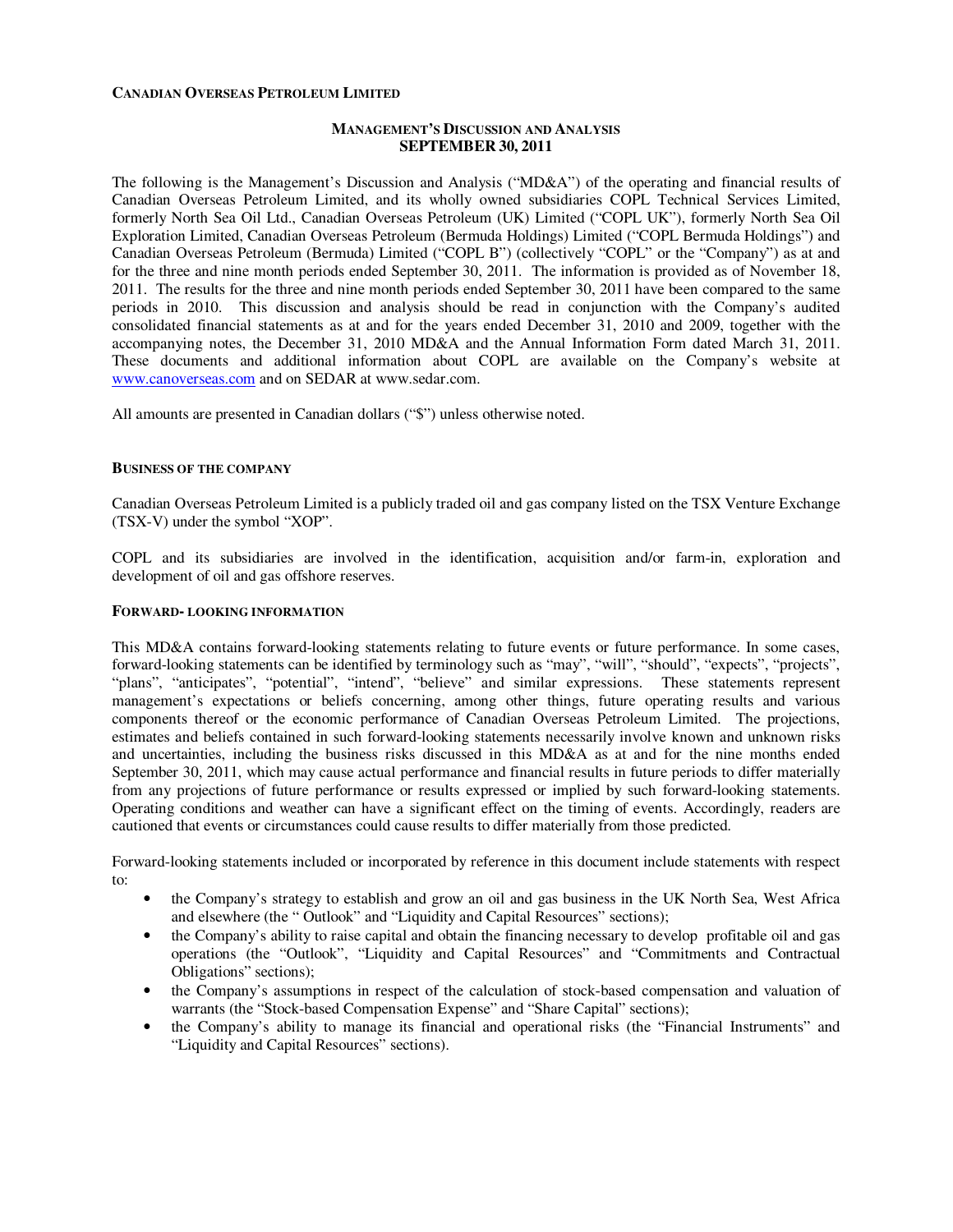The Company's actual results may differ materially from those anticipated in these forward-looking statements as a result of the following risk factors:

- failure to complete agreements by which COPL will acquire interests in prospective properties; in particular, failure to obtain necessary licenses, including approvals from the UK Department of Energy and Climate Change and the National Oil Company of Liberia;
- the uncertainty of realizing anticipated benefits from existing transactions, including uncertainty regarding reserve estimates;
- industry conditions: in particular, volatility in oil prices, the availability of drilling and production equipment and changes in capital and operating costs;
- risks inherent to offshore operations and subsea development, including but not limited to drilling hazards, environmental damage, health and safety, unexpected geological and technical problems, extreme weather conditions, insufficient storage and transportation capacity;
- competition for drilling rigs, subsea equipment, professional services and skilled personnel;
- fluctuations in foreign exchange and interest rates:
- volatility and competition in the capital and debt markets, which causes uncertainty that adequate financing will be available to the Company on acceptable terms;
- governmental regulations in respect of the oil and gas industry, including environmental regulations, corporate income tax regime, consents and approvals necessary for offshore operations and decommissioning liabilities;
- risks associated with being a non-operator, including dependence on the operator's skills to keep costs and timetables within budget and dependence on the operator's industry preferences, choices and priorities (which may not be in line with the Company's);
- general economic conditions in areas of operation and globally.

For the purpose of forward-looking statements included or incorporated by reference in this MD&A, the Company has made assumptions regarding:

- the general economic conditions and financial markets, including costs of raising capital and cost of debt;
- the availability of financing on acceptable terms;
- the availability of interests in properties;
- the energy market and future oil prices;
- the availability of drilling, development and production equipment and respective professional services and skilled personnel;
- current technology and future costs of equipment and operations for offshore oil production;
- governmental consents and environmental and tax laws;
- future exchange rates and interest rates;
- cooperation with partners and field operators.

The above summary of major risks and assumptions, related to forward-looking statements included or incorporated by reference in this MD&A, has been provided for readers to gain a more complete perspective on COPL's future operations. However, readers should be cautioned that the above list of factors is not exhaustive and that this information may not be appropriate for other purposes. Forward-looking statements included or incorporated by reference in this MD&A are valid only as at the date of this MD&A, and the Company does not intend to update or revise these forward-looking statements except as required by applicable securities laws. The forward-looking statements contained in this MD&A are expressly qualified by this cautionary statement.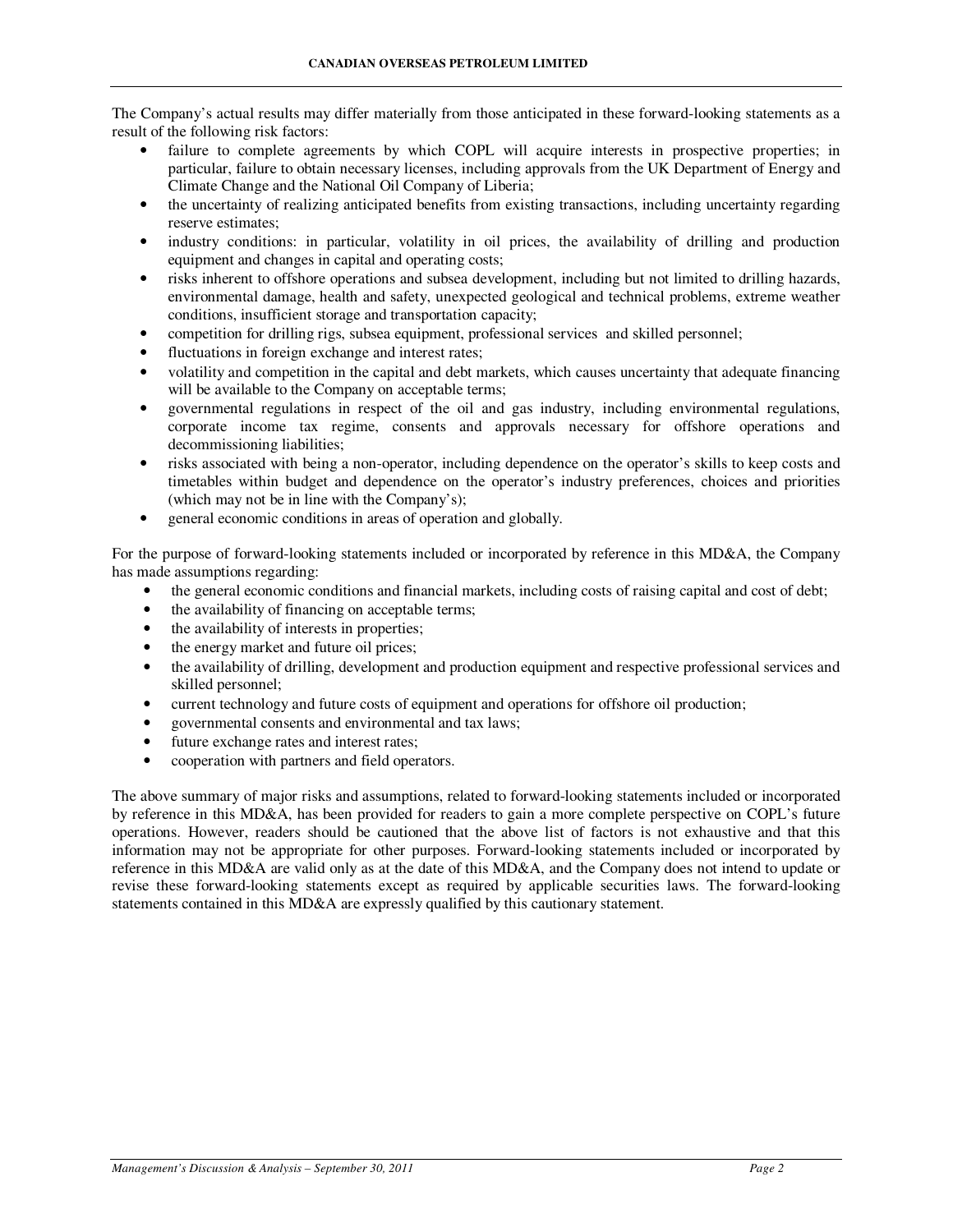# **OVERVIEW**

During the third quarter of 2011, the Company's focus continued to be on facilitating the UK North Sea drilling program with its partners as well as pursuing the potential acquisition of an exploration block offshore Liberia.

# *UK Operations*

In July and August 2011, the Company drilled an exploration well and made an oil discovery at the Fulla exploration prospect in Block 206/5a in the West of Shetlands region of the UK Atlantic Margin. The well encountered a gross oil column of 133 feet that includes a net oil column estimated at 45 feet. The average porosity was estimated to be 21% in the gross reservoir. Additional detailed analysis is being conducted in the laboratory on oil samples taken from the well. Once the final well analysis has been completed, COPL and its co-venturer will discuss development options that include the Freya discovery made in 1980, which is located in the adjoining Block 206/10a. COPL owns a 50% equity interest in both blocks that include the Fulla and Freya discoveries, and Faroe Petroleum plc, the operator, owns the remaining 50%.

In October, drilling operations commenced at the Esperanza prospect located in Block 22/15 and in November 2011 an oil discovery was made. The 22/15-4 well, operated by BG Group ("BG"), was drilled by the Ocean Nomad semi-submersible drilling rig to a total depth of 9,427 feet. A reservoir section was encountered in the Paleocene Forties sand at a depth of 8,677 feet, and a minimum total of 52 feet of net pay from a minimum gross section of 73 feet was penetrated by this well. Data obtained from well logs, coring and wireline pressure measurements indicate that the reservoir fluid is light gravity oil. Oil samples were also successfully extracted from the wireline downhole sampler. BG and the Company have decided to proceed with drill-stem testing which is currently underway

The Company has an agreement with BG whereby it will acquire the right to purchase a 50% equity interest in the entire Block 22/15 (including the Banks discovery) by paying an amount equal to 75% of the costs to drill the Esperanza well. Within 120 days of rig release from Esperanza, the Company may exercise its right by paying an additional US\$15.0 million.

The well at Esperanza is the first of four wells expected to be drilled under the joint venture with BG in 2011 and 2012.

# *Liberia prospect*

On May 18, 2011, the Company (via its Bermuda subsidiary, COPL B) signed a Sale and Purchase Agreement ("SPA") with Peppercoast Petroleum plc ("Peppercoast") to acquire a 100% interest in Block LB-13 offshore Liberia for a total sum of US\$85.0 million payable in cash and common shares of COPL. The agreement which was initially expected to close on or about June 30, 2011, was extended until December 31, 2011 as discussions are ongoing with the National Oil Company of Liberia ("NOCAL") and the Government of Liberia regarding requisite approval for the closing of the SPA.

On November 16, 2011 the Company also signed an Asset Acquisition Agreement with ExxonMobil Exploration and Production Liberia Limited ("ExxonMobil"), a wholly owned subsidiary of the ExxonMobil Corporation, with respect to the onward sale of the interest in Block LB-13 offshore Liberia. Under the terms of the sale, which is subject to the approval of the NOCAL and the Government of Liberia and to the satisfaction or waiver of other closing conditions, ExxonMobil will acquire a 70% interest in the Production Sharing Contract ("PSC") governing Block LB-13 immediately following COPL B's acquisition of a 100% interest from Peppercoast. In return, ExxonMobil will pay COPL B US\$55.0 million and pay COPL B's portion of the first well to be drilled on Block LB-13 to a maximum of US\$36.0 million. If less than US\$36.0 million is spent on COPL B's proportionate cost for the first well, the balance will be applied towards COPL B's costs of a second well if drilled. Additionally, ExxonMobil will pay COPL B's share of joint venture costs estimated at approximately US\$6.0 million up to the completion of the first well. COPL B's equity interest in the PSC (Block) will be 30% upon closing and ExxonMobil will be the PSC's (Block's) designated operator.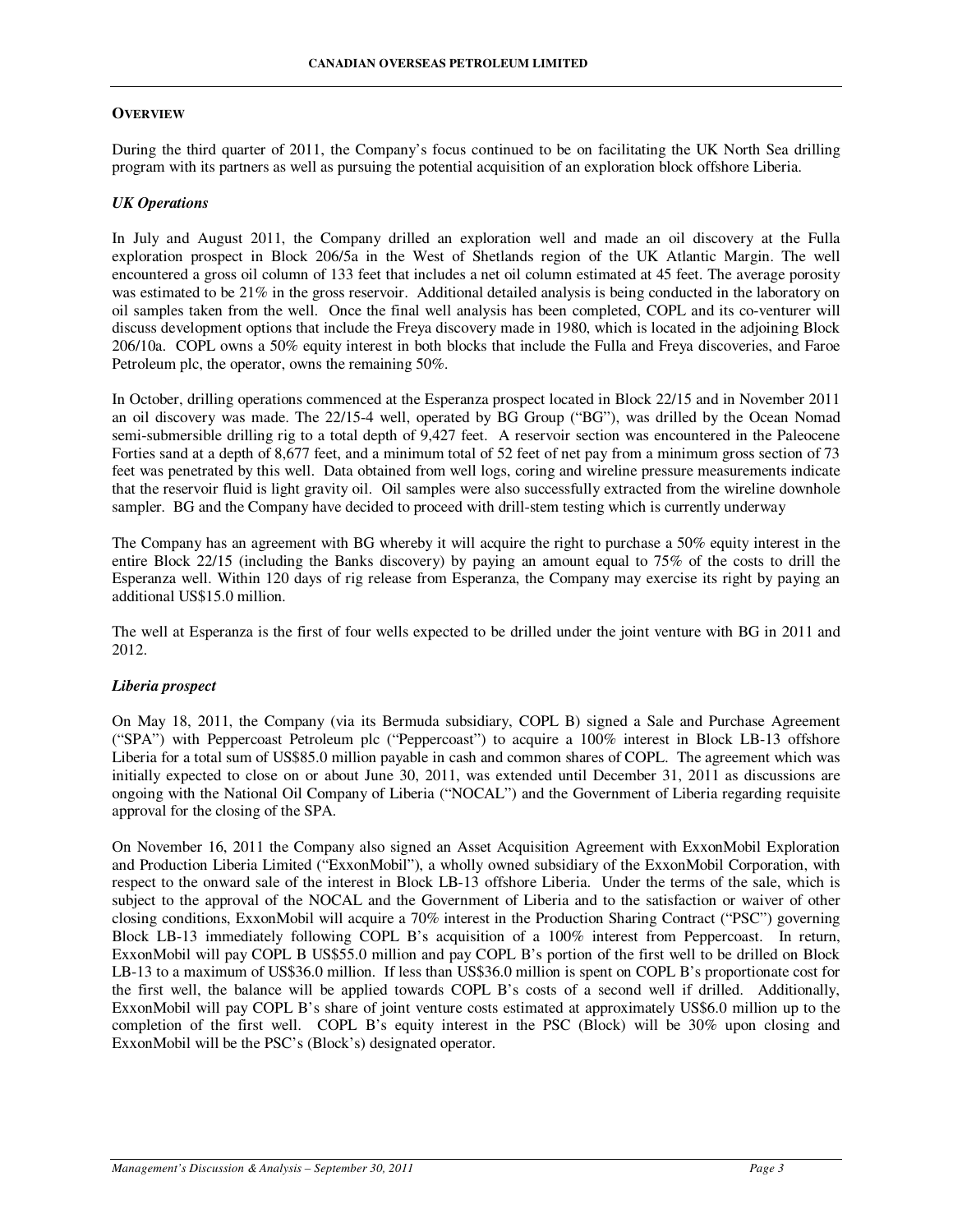Block LB-13 covers an area of approximately 2,400 square kilometres and is adjacent to blocks LB-14 and LB-12 held by a supermajor oil company. Block LB-13 is governed by a PSC with an eight year exploration license that commenced in May 2007 and is divided into three phases, the first phase being four years, the second phase two years and the third phase another two years. The second and third phases of the PSC require the drilling of a well in each phase. The second phase of the PSC commenced on May 23, 2011.

## **FINANCIAL SUMMARY**

The Company's general and administrative costs increased during the first three quarters of 2011 due to an increase in the Company's activities. General and administrative costs amounted to \$1.8 million and \$6.1 million for the three and nine months ended September 30, 2011 compared to \$1.2 million and \$3.8 million, respectively in 2010. A stock-based compensation expense of \$4.8 million for stock options granted was recognized for the nine month period ended September 30, 2011, compared to \$0.6 million for the same period in 2010. Pre-license exploration expenses amounted to \$0.7 million and \$1.4 million for the three and nine month periods ended September 30, 2011 and related mainly to the Liberia project, for which there were no such expenses in 2010. The Company recorded interest income of \$0.6 million for the nine months ended September 30, 2011 and had no interest or financing charges for the period ended September 30, 2011, compared to nil and \$0.5 million in charges for the same periods in 2010. Foreign exchange gains of \$0.3 million and \$0.4 million were also recognized for the three and nine months ended September 30, 2011 respectively, compared to no foreign exchange gains or losses in the first three quarters of 2010, which related mainly to translation of cash and balances kept in currencies other than the functional currency. As a result, the Company's net loss amounted to \$2.2 million and \$11.3 million for the three and nine months ended September 30, 2011, compared to a net loss of \$1.1 million and \$4.8 million for the same periods in 2010.

In the first quarter of 2011, the Company received gross proceeds from equity financing of \$91 million (approximately \$85.3 million net of the agent's fees and issue costs) as it met the second release condition of the Company's public offering that closed in December 2010.

In 2011 the Company formally commenced its exploration activities in the UK North Sea. The total additions to its UK exploration and evaluation assets amounted to \$16.9 million and \$24.2 million for the three and nine months ended September 30, 2011.

As at September 30, 2011, the Company's cash and cash equivalents amounted to \$88.3 million and included \$74.2 million of cash held in escrow accounts with farm-in partners, held for use on specific exploration projects in accordance with escrow agreements.

Cash used in investing activities of \$30.1 million for the nine month period ended September 30, 2011, related to the additions to explorations assets, payments of cash calls and the deposit for seismic data, compared to immaterial office equipment additions and interest income earned in same period of 2010. Cash used in operating activities amounted to \$7.4 million for the nine months ended September 30, 2011, compared to \$3.8 million for the same period in 2010.

# **OUTLOOK \***

The Company's current strategy is to establish and grow its oil and gas business by farming into and/or acquiring interests in unappraised and/or undeveloped assets.

The Company's short-term operations will focus on:

- fulfilling existing obligations in the UK (as discussed in the "Overview" and "Commitments and Contractual Obligations" sections), that is, participating in its partners' 2011 drilling programs on a nonoperator basis;
- continuing to explore options for additional property deals in the UK North Sea that will complement the Company's existing portfolio;
- completing the SPA in respect of the 100% interest in the offshore Block LB-13 in Liberia and sale of a 70% interest in this block (as discussed in the "Overview" section);
- continuing technical evaluation and well planning work under the Technical Service agreement with Peppercoast;
- evaluating opportunities in Brazil.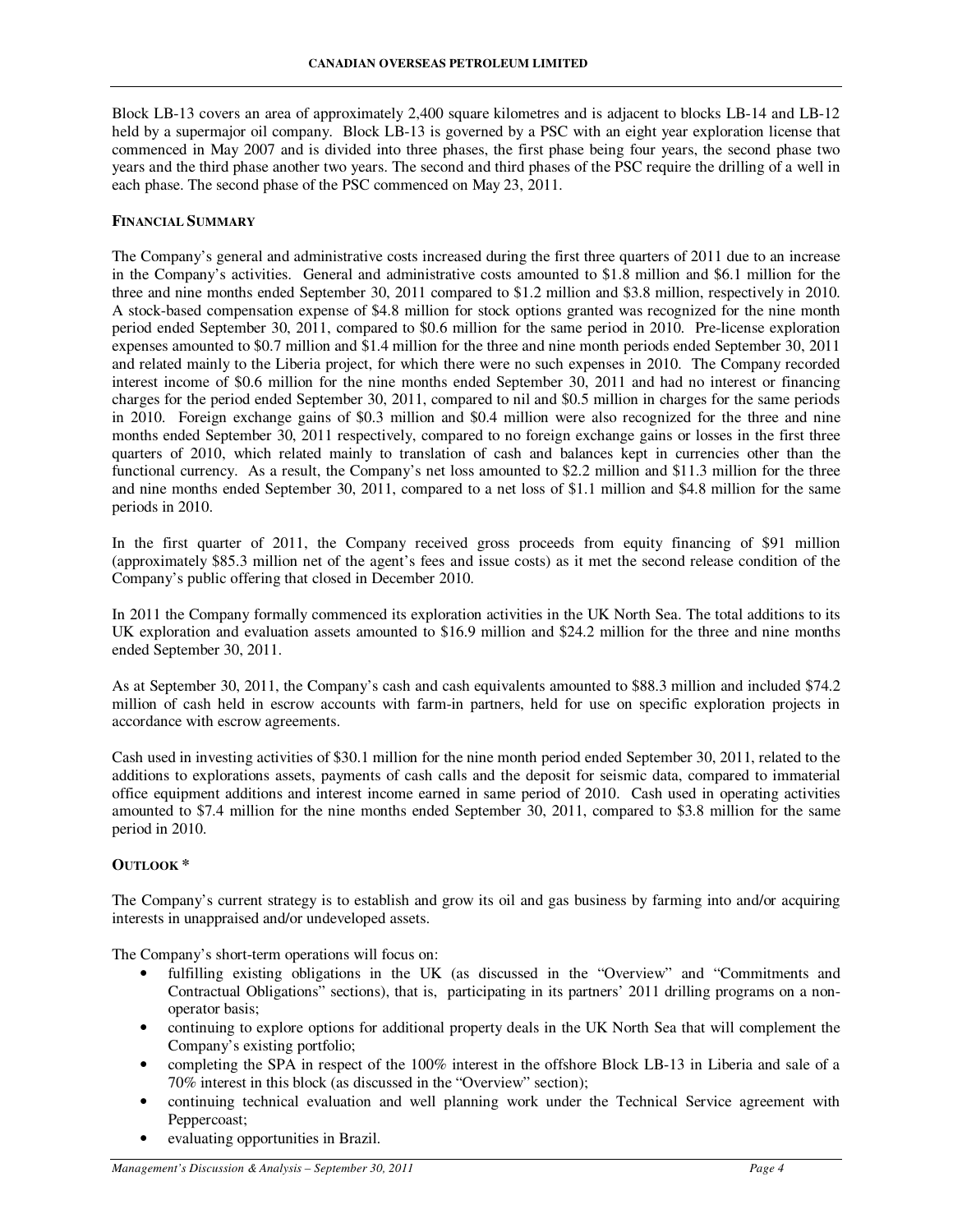Currently, the Company's partners in the UK anticipate commencing drilling at the Bluebell prospect (Blocks 15/25a and 15/24a) in late December 2011, Lower Toad and Newt (Block 23/21) in the first quarter of 2012 and West Columbus in the second quarter of 2012.

The Company does not have material cash inflows and/or adequate financing to develop profitable operations. The Company is pursuing exploration and acquisition projects that, if successful, will require substantial additional financing before they are able to generate positive cash flows. Accordingly, the Company's continued successful operation is dependent on its ability to obtain additional financing. No assurance can be provided that the Company will raise the required levels of financing.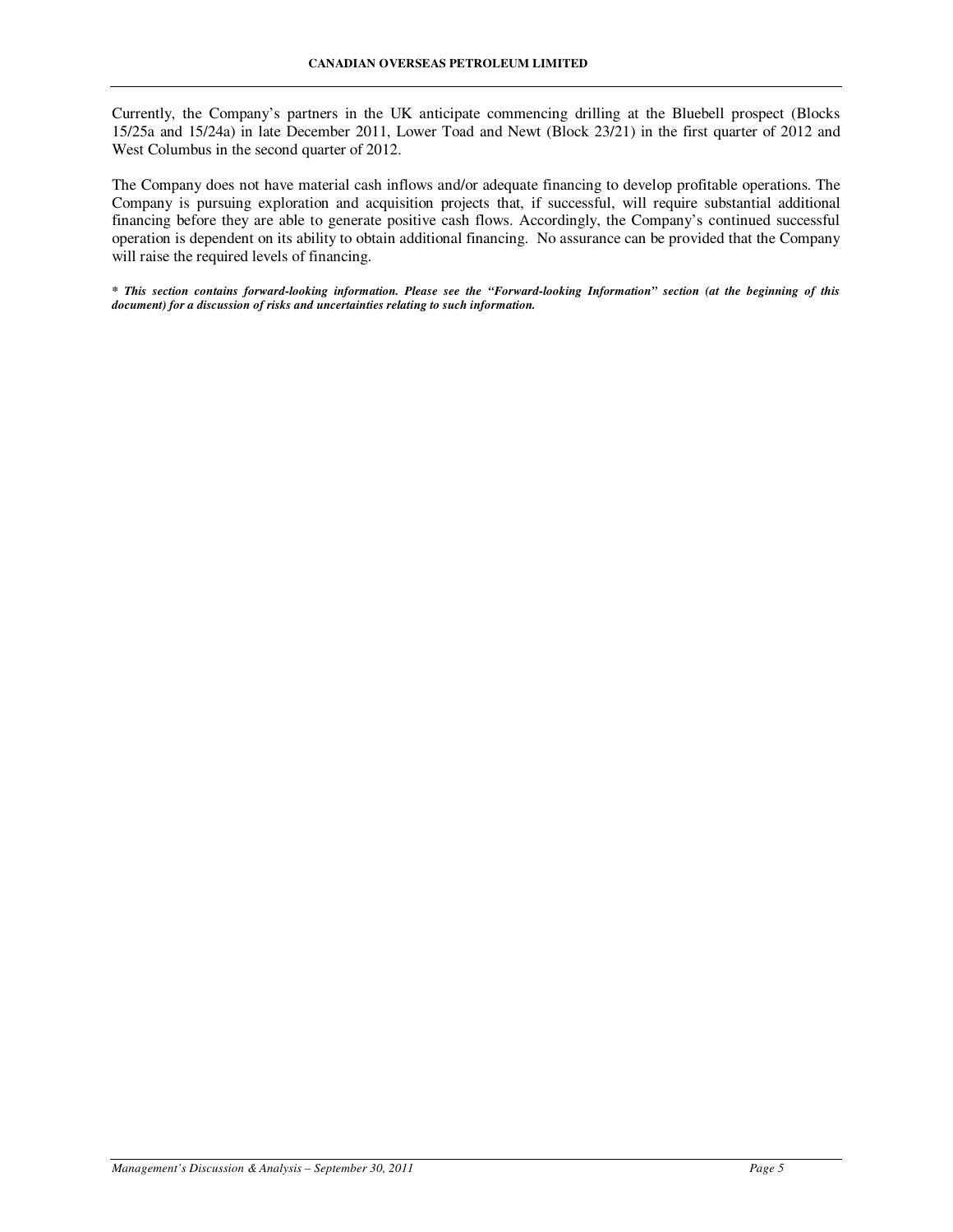## **FINANCIAL AND OPERATING HIGHLIGHTS**

## **Net Income and Cash Flows from Operating Activities**

The following table summarizes the Company's financial results for the three and nine months period ended September 30, 2011 and 2010:

| $(\$ 000's)$ except per share     | Three months<br>September 30, | ended<br>2011 |     | Three months<br>ended<br>September 30,<br><b>2010</b> | Nine months<br>September 30, | ended<br>2011 | September 30, | Nine months<br>ended<br>2010 |
|-----------------------------------|-------------------------------|---------------|-----|-------------------------------------------------------|------------------------------|---------------|---------------|------------------------------|
| Services to third parties         | \$                            | 71            | \$  |                                                       | \$                           | 71            | \$            | 6                            |
| General and administrative        |                               |               |     |                                                       |                              |               |               |                              |
| expenses                          |                               | (1,780)       |     | (1,153)                                               |                              | (6,130)       |               | (3,792)                      |
| Stock-based compensation          |                               | (78)          |     |                                                       |                              | (4,796)       |               | (583)                        |
| Pre-license exploration expenses  |                               | (716)         |     |                                                       |                              | (1,432)       |               |                              |
| Interest income                   |                               | 54            |     | 8                                                     |                              | 552           |               | 10                           |
| Foreign exchange gain             |                               | 251           |     |                                                       |                              | 421           |               |                              |
| Net loss                          |                               | (2,208)       |     | (1, 148)                                              |                              | (11,331)      |               | (4,828)                      |
| Per share loss                    | \$                            | (0.01)        | \$. | (0.05)                                                | \$                           | (0.05)        | S.            | (0.24)                       |
| Cash used in operating activities |                               | \$ (2,369)    | \$  | (1,152)                                               |                              | \$ (7,433)    |               | \$ (3,785)                   |
| Outstanding common shares         | 284,016,939                   |               |     | 23,965,935                                            |                              | 284,016,939   |               | 23,965,935                   |
| Weighted average - basic          | 284,016,939                   |               |     | 23,715,935                                            |                              | 248,423,904   |               | 20,026,114                   |

# **Comparative Financial Position Items**

The following table summarizes the Company's financial position as at September 30, 2011, June 30, 2011, March 31, 2011 and December 31, 2010:

| $(\$ 000's)$ except per share     | September 30,<br>2011 | <b>June 30,</b><br>2011 | March 31,<br>2011 | December 31,<br>2010     |
|-----------------------------------|-----------------------|-------------------------|-------------------|--------------------------|
| Cash and cash equivalents         | \$88,282              | \$89,225                | \$119,822         | \$37,403                 |
| Current assets                    | 88,614                | 98.654                  | 119,954           | 37,508                   |
| Deposit for seismic data          | 15,584                | 14,465                  |                   |                          |
| Exploration and evaluation assets | 24,228                | 7,304                   | 692               | $\overline{\phantom{a}}$ |
| <b>Current liabilities</b>        | 10,831                | 4.878                   | 1,307             | 989                      |
| Share capital                     | 100,768               | 100,768                 | 100.768           | 41,833                   |
| Shareholders' equity              | \$117,871             | \$115,666               | \$119,438         | \$ 36,621                |

The significant increase in cash and share capital in the first quarter of 2011 reflects the closing of the public offering in December 2010, with the respective funds released to the Company in December 2010 of approximately \$36.6 million and in February 2011 of approximately \$85.3 million.

A deposit for seismic data relates to the potential acquisition of Liberian Block LB-13.

Additions to exploration and evaluation intangible assets of \$24.2 million for the nine month period ended September 30, 2011, related to the Company's exploration projects in the UK North Sea. All these projects are carried out with UK partners on a non-operated basis.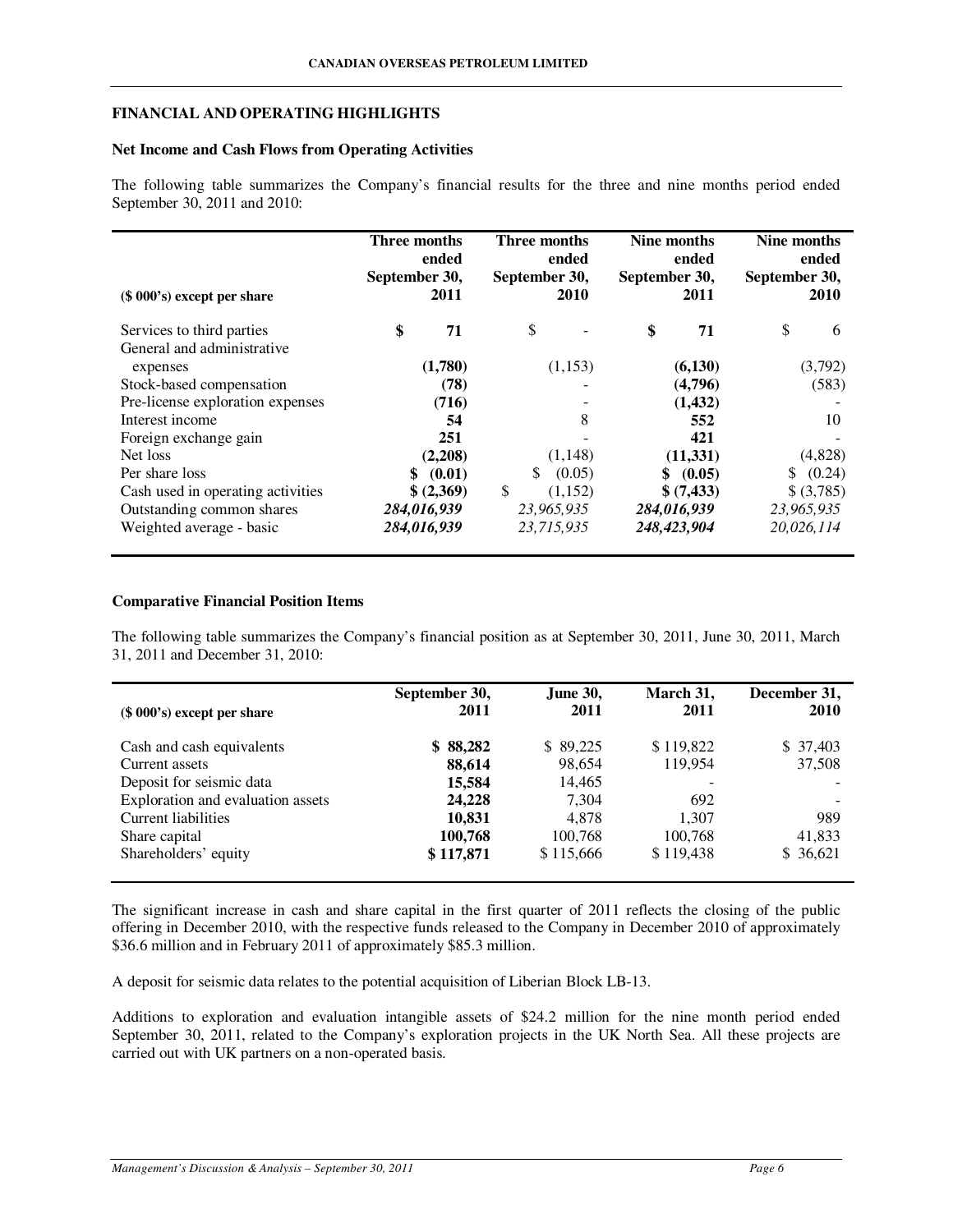#### **ADDITIONAL DISCLOSURE FOR VENTURE ISSUERS WITHOUT SIGNIFICANT REVENUE**

The Company is a TSX Venture issuer that has not had significant revenue from operations in either of its last two financial years. In accordance with National Instrument 51-102, additional disclosure on material costs is presented below.

| September 30, |
|---------------|
| 2010          |
|               |
|               |
| 834           |
| 1,460         |
| 211           |
| 358           |
| 768           |
|               |
| 81            |
| 80            |
|               |
|               |
| \$3,792       |
|               |
| $\Omega$      |
|               |

#### **GENERAL AND ADMINISTRATIVE EXPENSES**

General and administrative expenses amounted to \$1.8 million and \$6.1 million for the three and nine months ended September 30, 2011, compared to \$1.2 million and \$3.8 million for the same periods in 2010. The increase in expenditures reflects the increase in the size and activities of the Company's team in 2011.

### **STOCK-BASED COMPENSATION EXPENSE\***

The Company has a stock option plan where the number of common shares reserved under the plan shall not exceed 10% of issued and outstanding common shares and the number granted to any one individual in any year may not exceed 5% of the issued and outstanding shares. Exercise prices for stock options granted are determined by the closing market price on the day before the date of grant.

On February 23, 2011, the Company granted 12,415,000 stock options to its directors, officers, employees and consultants to acquire common shares at an exercise price of \$0.68. The options vested immediately and expire five years from the date of grant. The related stock-based compensation expense of \$4.7 million has been recognized in the consolidated statement of comprehensive income (loss) for the periods ended September 30, 2011.

On July 1, 2011, the Company granted 300,000 stock options to an employee to acquire common shares at an exercise price of \$0.46. The options vested immediately and expire five years from the date of grant. The related stock-based compensation expense of \$0.1 million has been recognized in the consolidated statement of comprehensive income (loss) for the periods ended September 30, 2011.

The fair value of each option granted is estimated on the date of grant using a Black-Scholes option pricing model (the assumptions used for the model are discussed in the notes accompanying the Company's condensed consolidated financial statements for the period ended September 30, 2011).

No stock options were exercised and 242,500 stock options granted to consultants were cancelled during the three and nine month periods ended September 30, 2011, as they no longer provide services to the Company.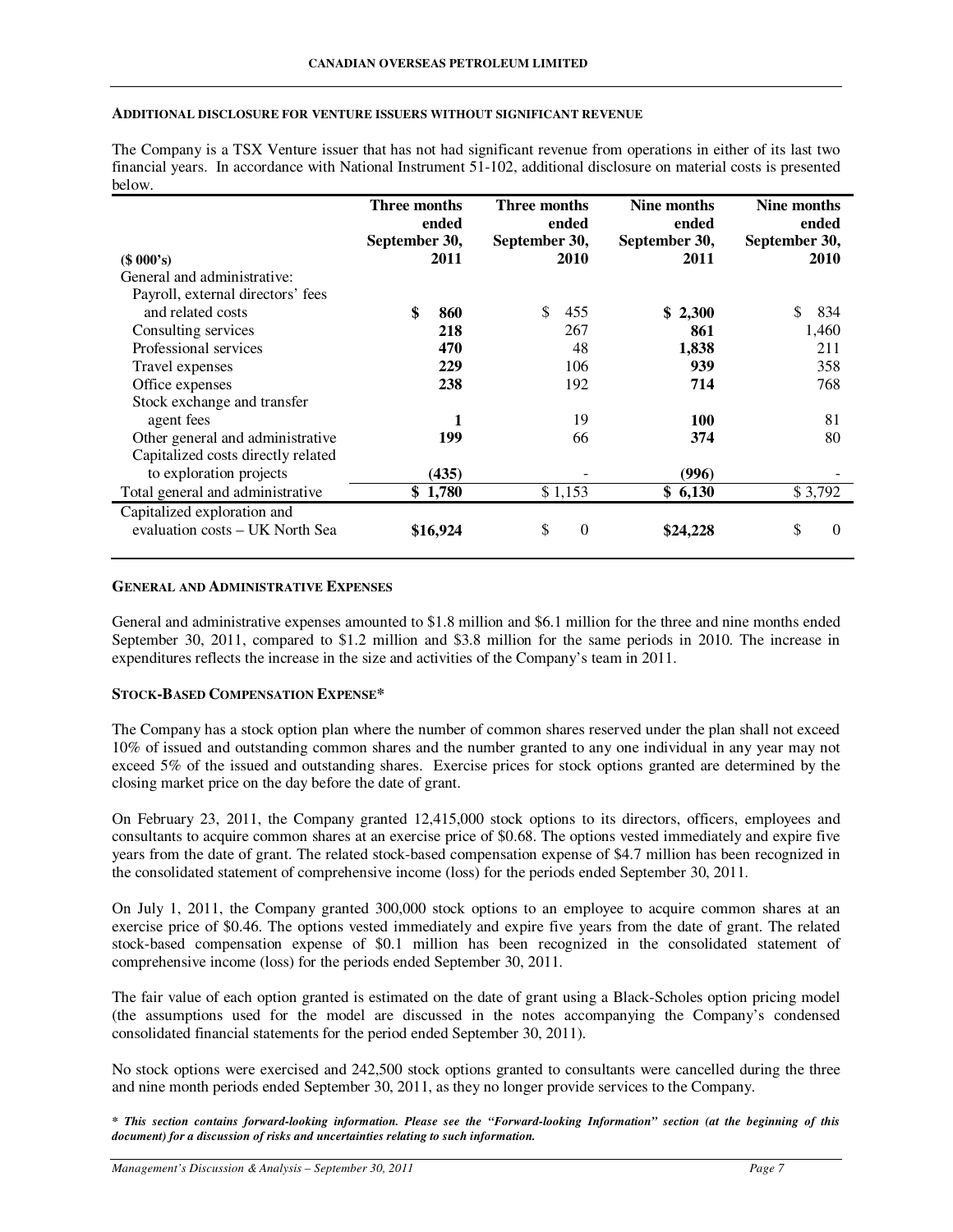### **PRE-LICENSE EXPLORATION EXPENSES**

Pre-licence exploration expenses of \$0.7 million and \$1.4 million for the three and nine months ended September 30, 2011 relate to the Liberia project for which anticipated transactions have not been completed yet.

#### **INTEREST INCOME AND FINANCING CHARGES**

Interest income of \$50,000 for the three months ended September 30, 2011, related to interest earned on cash held at banks. For the nine months ended September 30, 2011, interest income of \$0.5 million included interest on funds from subscription receipts sold and kept in escrow until the release conditions were met (as per the December 2010 public offering) as well as interest on the Company's cash in banks. The interest income for the comparable periods ended September 30, 2010, was nominal.

There were no interest and/or financing charges recognized in the consolidated statement of comprehensive income (loss) for the three and nine month periods ended September 30, 2011. For the three and nine month periods ending September 30, 2010 there were nil and \$0.5 million, which related entirely to the Bridge Loan in place at that time. The loan was repaid in full during June 2010.

### **FOREIGN EXCHANGE GAIN**

Foreign exchange gains of \$0.3 million and \$0.4 million were recognized for the three and nine months ended September 30, 2011 (compared to nil foreign exchange gains or losses in 2010), and related mainly to gains on translation of cash and cash equivalents kept in currencies other than Canadian dollars.

## **TRANSACTIONS WITH RELATED PARTIES**

Transactions with the Company's directors and officers in the form of consulting services totalled \$0.6 million for the nine months and \$54,000 for the three months ended September 30, 2010, with nominal accrued liabilities due for these services at September 30, 2010. These transactions occurred in the normal course of business and were valued at exchange amounts based on commercial rates and terms agreed to in the related consulting contracts.

There were no similar transactions in 2011, as the Company's officers became employees in June 2010. As at September 30, 2011, accounts due from related parties amounted to \$22,000, which represented travel advances, as well as \$5,000 of accounts payable due to related parties, which represented outstanding travel expenses.

### **FINANCIAL INSTRUMENTS\***

The Company's financial instruments consist of cash, short-term deposits, cash held in escrow, credit card and other deposits, accounts receivable, as well as accounts payable and accrued liabilities. It is management's opinion that the Company is not currently exposed to significant interest and/or credit risks arising from these financial instruments and that the fair value of these financial instruments approximates their carrying value.

Should the SPA transaction with Peppercoast (discussed in the "Overview" section) fail to close, the long-term deposit for seismic data will become a receivable from Peppercoast and subject to credit risk at that time.

As the Company's current exploration activities are carried out in the UK, significant amounts are transacted in or referenced to currencies other than the Canadian dollar, including the British Pound and U.S. dollar. As a result, fluctuations in the exchange rates between the Canadian dollar, British Pound and U.S. dollar can have a significant effect on the Company's financial position and its reported results. To mitigate a portion of its exposure and to the extent it is feasible, the Company keeps its funds in currencies applicable to its known short-tem commitments. No assurance can be given that such management of risk exposure will offset and/or eliminate the foreign exchange fluctuations.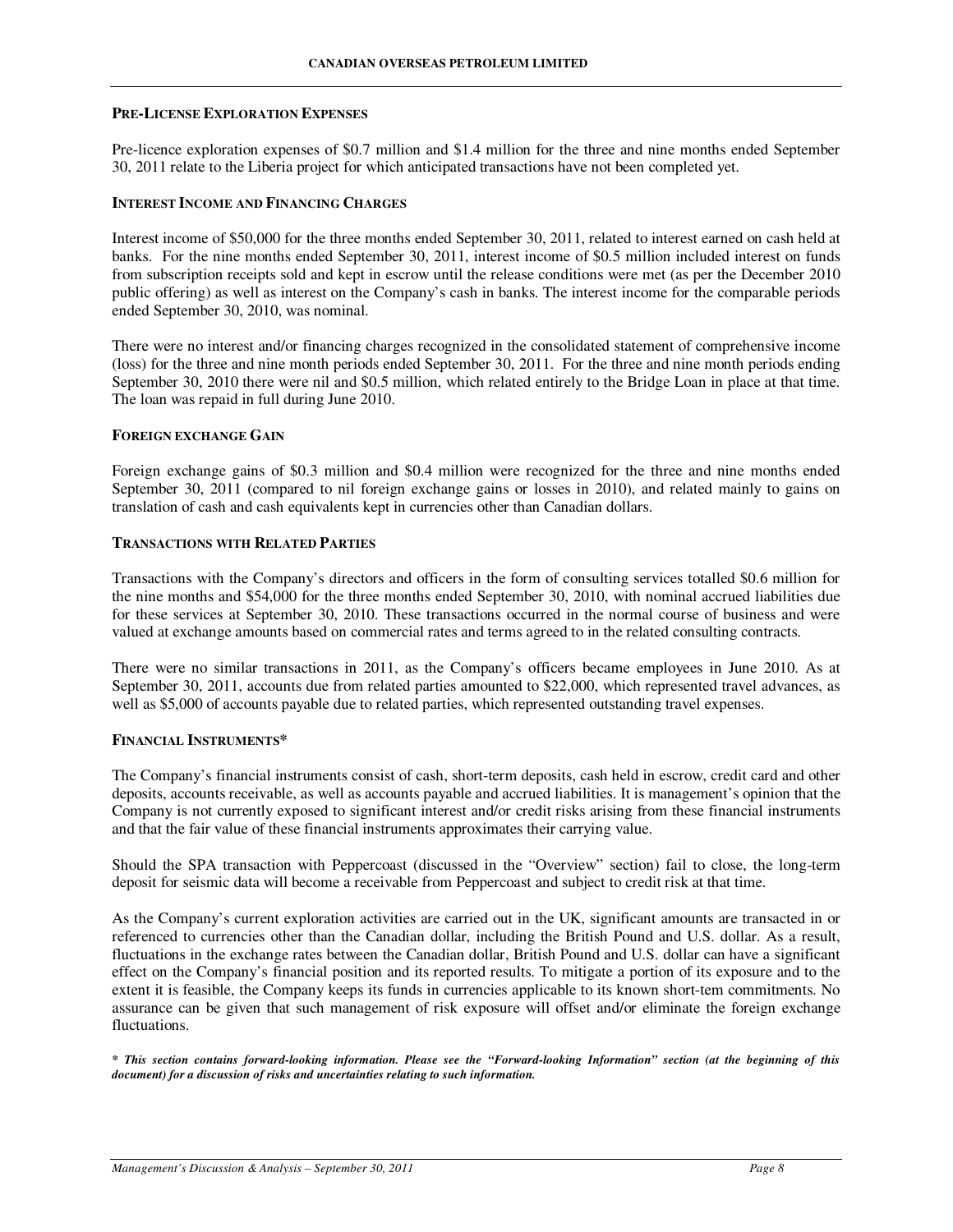#### **SHARE CAPITAL\***

The Company is authorized to issue an unlimited number of common and preferred shares.

As at September 30, 2011, there were 284,016,939 common shares issued and outstanding. The Company issued the following common shares during the nine month period ended September 30, 2011:

- On February 22, 2011, a second release condition of the December 2010 public offering was met as the Company signed agreements in respect of North Sea prospects in Block 23/21 and Block 22/15 (as defined in the prospectus). Accordingly, 182,000,000 Subscription Receipts were converted into 182,000,000 Common Shares and 91,000,000 Warrants, and funds of approximately \$85.3 million were released to the Company (\$91.0 million gross proceeds, net of the Agent's Fee and issue costs). In addition, 15,600,000 agent's warrants were issued, each warrant entitling the holder to purchase one Common Share of COPL for the period until December 1, 2013 at an exercise price of \$0.50. The fair value of Warrants issued during the first quarter of 2011 (including agent's warrants) was estimated at \$26.3 million using a Black-Scholes option pricing model (the assumptions used for the model are discussed in the notes accompanying the Company's condensed consolidated financial statements as at and for the three and nine months period ended September 30, 2011).
- 51,000 Common Shares were issued upon exercise of share purchase warrants which had an exercise price of \$0.65 per warrant.

As at September 30, 2011, the Company also had the following outstanding securities other than common shares:

- A total of 149,115,646 share purchase warrants issued and outstanding, each warrant carrying the right to acquire one common share, including: 3,566,646 warrants issued in relation to the May 2010 private placements that have an exercise price of \$2.00 and an expiry date of November 14, 2011; 133,515,000 warrants issued in relation to December 2010 public offering, which have an exercise price of \$0.65 and an expiry date of December 1, 2013 and 15,600,000 agent's warrants issued in relation to December 2010 public offering, which have an exercise price of \$0.50 and an expiry date of December 1, 2012.
- 22,065,000 stock options issued and outstanding to purchase common shares with an average exercise price of \$0.67 per share and a remaining contractual life of four to five years.

*\* This section contains forward-looking information. Please see the "Forward-looking Information" section (at the beginning of this document) for a discussion of risks and uncertainties relating to such information.* 

### **LIQUIDITY AND CAPITAL RESOURCES \***

As of September 30, 2011, the Company had working capital of approximately \$77.8 million, shareholders' equity of \$117.9 million and cash and cash equivalents of \$88.3 million.

As discussed in the "Share Capital" section, in February 2011, the Company received the remaining funds from its public offering which closed in December 2010 in the amount of approximately \$85.3 million. The Company is using the proceeds from this offering mainly to finance its operations in the UK North Sea, specifically to cover capital commitments related to farm-in transactions (as discussed in the "Overview" and "Commitments and Contractual Obligations" sections).

Currently, the Company does not have material cash inflows and/or adequate financing to develop profitable operations. The Company is pursuing exploration projects that, if successful, will require substantial additional financing before they are able to generate positive cash flows. Accordingly, the Company's continued successful operations are dependent on its ability to obtain additional financing. No assurance can be provided that the Company will raise the required levels of financing.

*<sup>\*</sup> This section contains forward-looking information. Please see the "Forward-looking Information" section (at the beginning of this document) for a discussion of risks and uncertainties relating to such information.*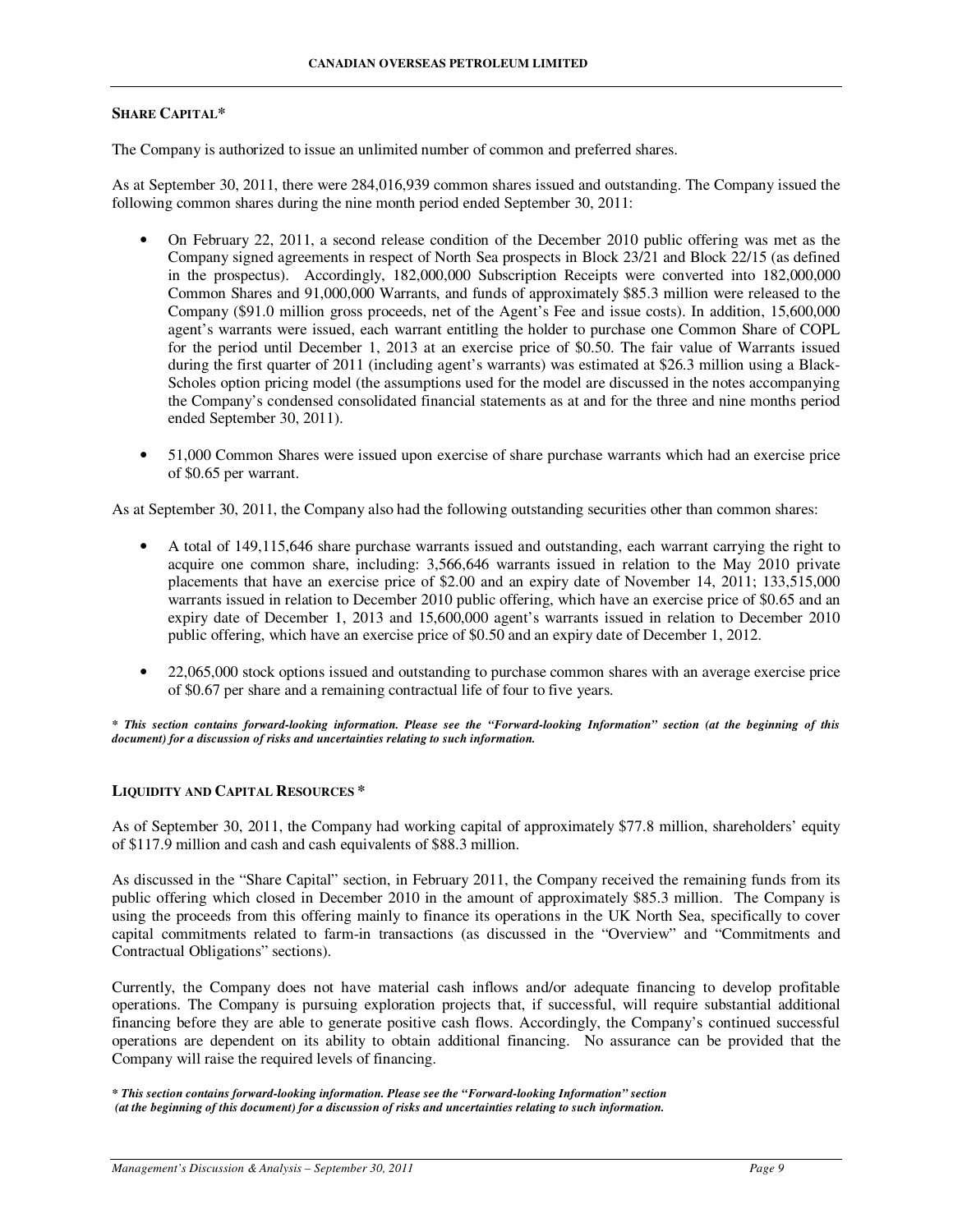#### **COMMITMENTS AND CONTRACTUAL OBLIGATIONS\***

| (\$000's)               | <b>Total</b> | <b>Less than</b><br><b>One Year</b> | <b>One to Three</b><br><b>Years</b> | Four to<br><b>Five Years</b> | <b>After Five</b><br><b>Years</b> |
|-------------------------|--------------|-------------------------------------|-------------------------------------|------------------------------|-----------------------------------|
| UK drilling commitments | 86,962       | 86,962                              | -                                   | ۰                            |                                   |
| Office lease            | 3.920        | 535                                 | 1.069                               | 1.069                        | 1,247                             |
|                         | 90,882       | 87,497                              | 1.069                               | 1.069                        | 1,247                             |

As at September 30, 2011, the Company had the following contractual obligations:

Further to farm-in agreements signed in respect of exploration prospects in the UK North Sea, the Company is committed to participate in drilling an additional five exploration wells in 2011 and 2012 at an estimated cost of \$87.0 million net to the Company. Subject to positive results of these commitment wells, the Company has contingent obligations to participate in well testing and in the drilling of one additional contingent well.

The Company is committed under an operating lease agreement for the rental of office space in Calgary. The approximate lease payments total \$3.9 million and are payable over the next nine years.

On May 18, 2011 the Company signed the SPA to acquire a 100% interest in Block LB-13 offshore Liberia from Peppercoast for a total sum of US\$85.0 million (approximately \$88.3 million) payable in cash (to a maximum of US\$50.0 million) and common shares of COPL. The transaction is expected to close by December 31, 2011, assuming certain conditions can be satisfied, including obtaining the consent of the NOCAL. Block LB-13 covers an area of approximately 2,400 square kilometres and is governed by a PSC for Block LB-13 with an eight year exploration license that commenced in May 2007 and is divided into three phases, the first phase being four years, the second phase two years and the third phase another two years. Subject to completion of the SPA with Peppercoast, the Company will be committed to drill a well within the second phase and an additional well within the third phase of the PSC.

On November 16, 2011 the Company signed an Asset Acquisition Agreement with ExxonMobil Exploration and Production Liberia Limited ("ExxonMobil"), a wholly owned subsidiary of the ExxonMobil Corporation, with respect to the onward sale of certain interests in Block LB-13 offshore Liberia (as discussed in the "Overview" section). Under the terms of the sale, which is subject to the approval of the NOCAL and the Government of Liberia and to the satisfaction or waiver of other closing conditions, ExxonMobil will acquire a 70% interest in the PSC governing Block LB-13 immediately following COPL B's acquisition of a 100% interest from Peppercoast. In return, ExxonMobil will pay COPL B US\$55.0 million (approximately \$57.1 million) and pay COPL B's portion of the first well to be drilled on Block LB-13 to a maximum of US\$36.0 million. If less than US\$36.0 million is spent on COPL B's proportionate cost for the first well, the balance will be applied towards COPL B's costs of a second well if drilled. Additionally, ExxonMobil will pay COPL B's share of joint venture costs estimated at approximately US\$6.0 million up to the completion of the first well. COPL B's equity interest in the PSC (Block) will be 30% upon closing and ExxonMobil will be the PSC's (Block's) designated operator.

The Company does not have material cash inflows and/or adequate financing to develop profitable operations. The Company is pursuing exploration and acquisition projects that, if successful, will require substantial additional financing before they are able to generate positive cash flows. Accordingly, the Company's continued successful operation is dependent on its ability to obtain additional financing. No assurance can be provided that the Company will raise the required levels of financing.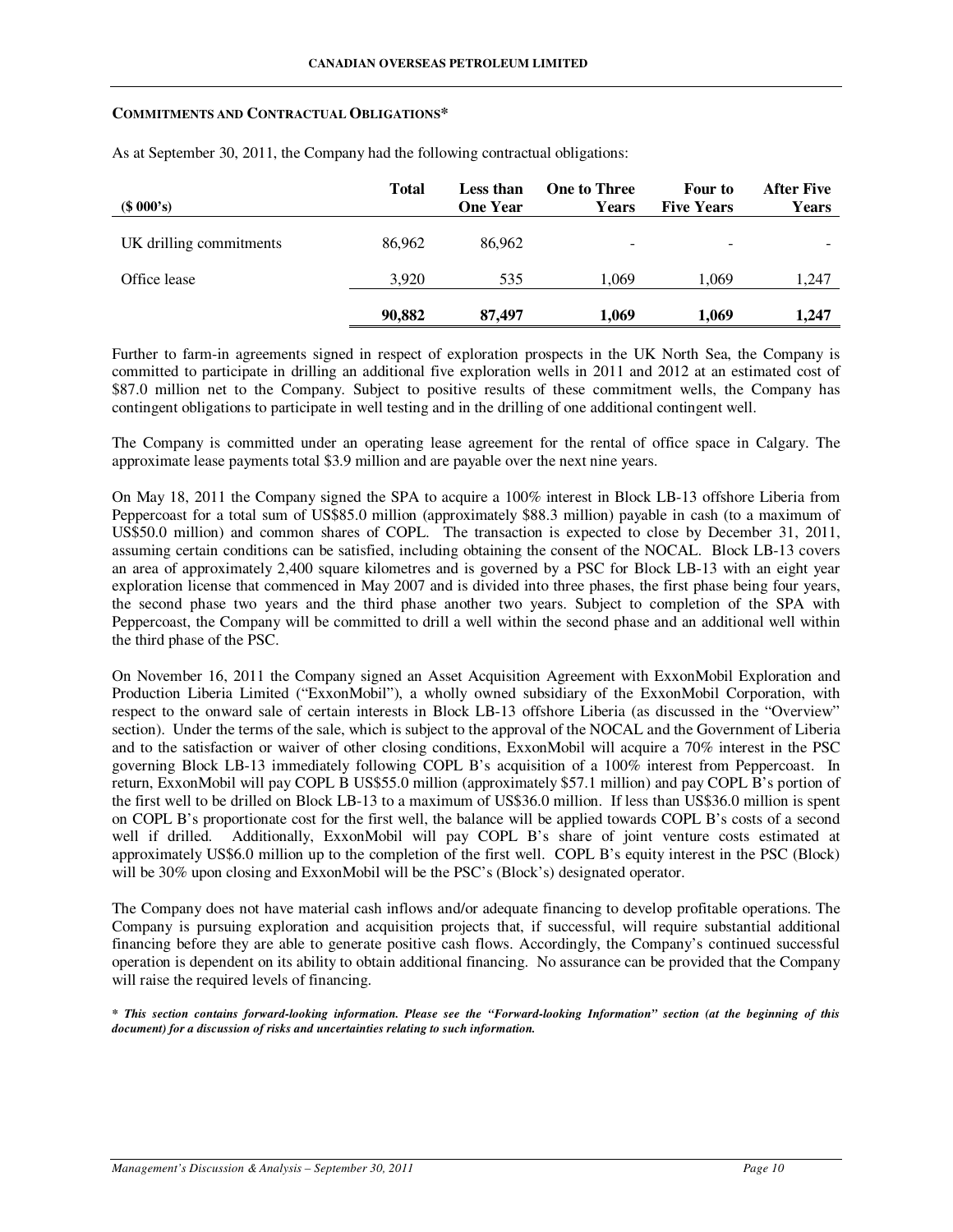# **SELECTED QUARTERLY INFORMATION**

Eight Most Recent Quarters in IFRS*(1)*:

| (\$000's)          | <b>September 30, 2011</b> | June 30, 2011 | <b>March 31, 2011</b> | <b>December 31, 2010</b> |
|--------------------|---------------------------|---------------|-----------------------|--------------------------|
| Revenue            | 125                       |               | 380                   |                          |
| <b>Net loss</b>    | (2,208)                   | (2.224)       | (6,899)               | (4.492)                  |
| Net loss per share |                           |               |                       |                          |
| - basic & diluted  | (0.01)                    | (0.01)        | (0.04)                | (0.07                    |

| \$000's            | September 30, 2010 June 30, 2010 |        | <b>March 31, 2010</b> | December 31, 2009 |
|--------------------|----------------------------------|--------|-----------------------|-------------------|
| Revenue            |                                  |        |                       |                   |
| <b>Net loss</b>    | 1.148                            | 1.973) | (1.707)               | 1,896)            |
| Net loss per share |                                  |        |                       |                   |
| - basic & diluted  | (0.05)                           | (0.10) | (0.10)                | (0.12)            |

*\* The Company adopted IFRS with a transition date of January 1, 2010; however as there were no identified adjustments between IFRS and Canadian GAAP (as discussed in the "Adoption of International Financial Reporting Standards" section), the amounts presented for periods prior to the transition date would not have changed under IFRS..*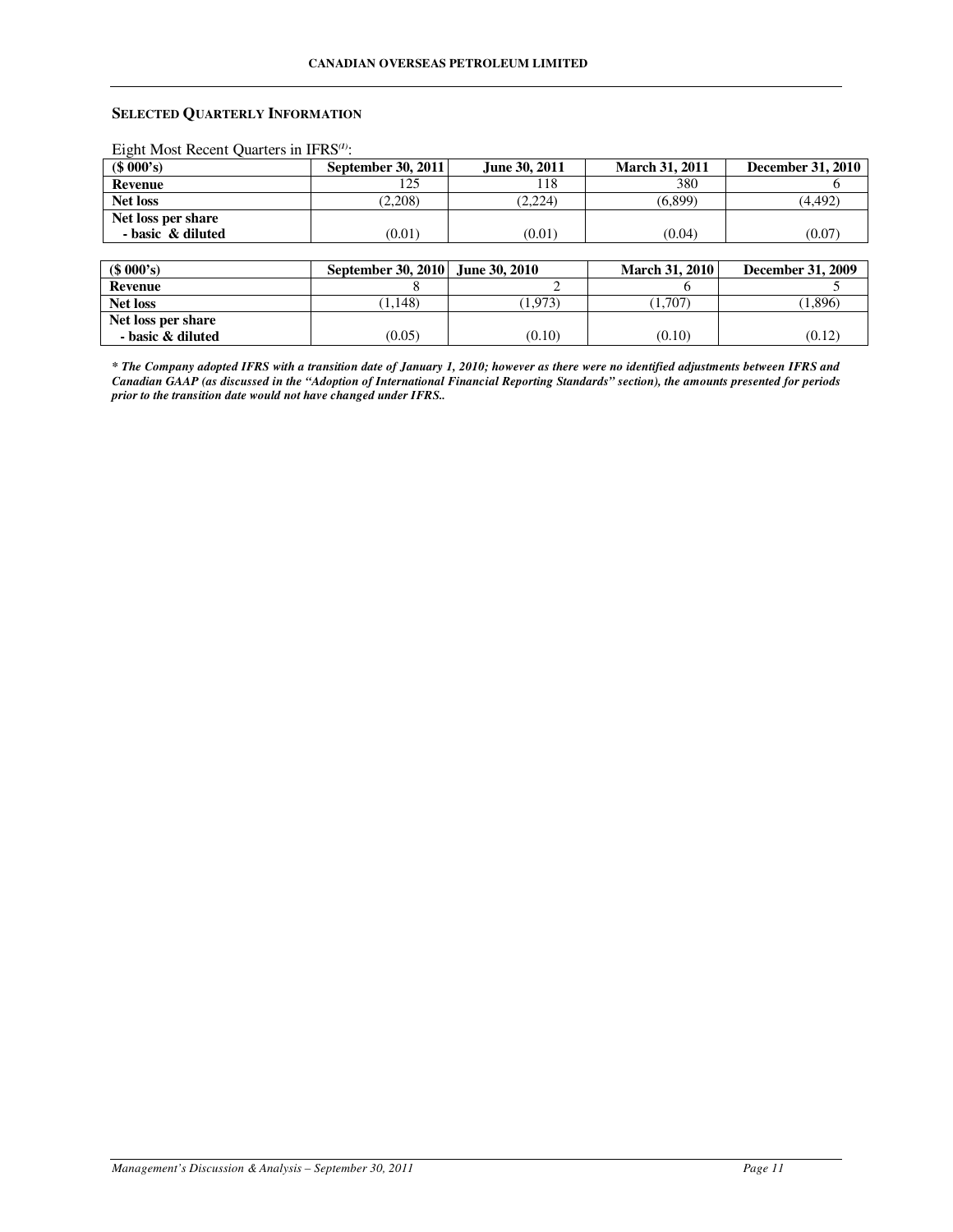#### **ACCOUNTING POLICIES AND ESTIMATES**

### **Adoption of International Financial Reporting Standards (IFRS)**

The Company has prepared its September 30, 2011, condensed consolidated financial statements ("financial statements") in accordance with IFRS 1, "First-time Adoption of International Financial Reporting Standards" and with IAS 34, "Interim Financial Statements". Previously, the Company prepared its interim and annual consolidated financial statements in accordance with GAAP applicable for Canada. The adoption of IFRS did not have a material impact on the Company's operations, strategic decisions and/or capital expenditures.

IFRS 1 requires the presentation of comparative information as at January 1, 2010 under IFRS and reconciliation between IFRS and the previous GAAP results. Due to the Company's:

- limited operations in 2009 and 2010;
- lack of assets (other than office equipment and cash) as at January 1, 2010 and December 31, 2010; and
- election to apply exemptions available under IFRS 1 in respect of IFRS 3, "Business Combination" and IFRS 2, "Share-based Payment",

the implementation of IFRS did not trigger any adjustments to the Company's financial position, equity, comprehensive income (loss) and results of operations for any of the periods presented.

The Company's IFRS accounting policies are provided in Note 3 of the financial statements as at and for the three and nine month periods ended September 30, 2011. Due to the Company's limited operations, there are no material changes in accounting policies used by the Company under IFRS as compared to previous GAAP; other than adoption of new IFRS policies applicable to the Company's growing operations. The accounting pronouncements, which the Company was required to adopt as of January 1, 2011 have been adopted as part of the transition to IFRS.

### **Future Accounting Changes**

As of January 1, 2013, the Company will be required to adopt IFRS 9, "Financial Instruments" which will replace IAS 39, "Financial Instruments: Recognition and Measurement" and will provide for a classification model of financial assets and liabilities with two categories: amortized costs and fair value. Currently, the Company does not expect the adoption of IFRS 9 to have a material impact on the Company's financial statements.

### **Critical Accounting Estimates**

Management is required to make judgements, assumptions and estimates in applying the Company's accounting policies and practices, which may have a significant impact on the financial results reported by the Company. The amounts recorded in respect of stock options and share purchase warrants granted are based on the Company's estimation of their fair value, calculated using assumptions regarding the life of the option/warrant, interest rates and volatility. By their nature, these estimates and assumptions are subject to uncertainty, and the actual fair value of option/warrant may differ at any time.